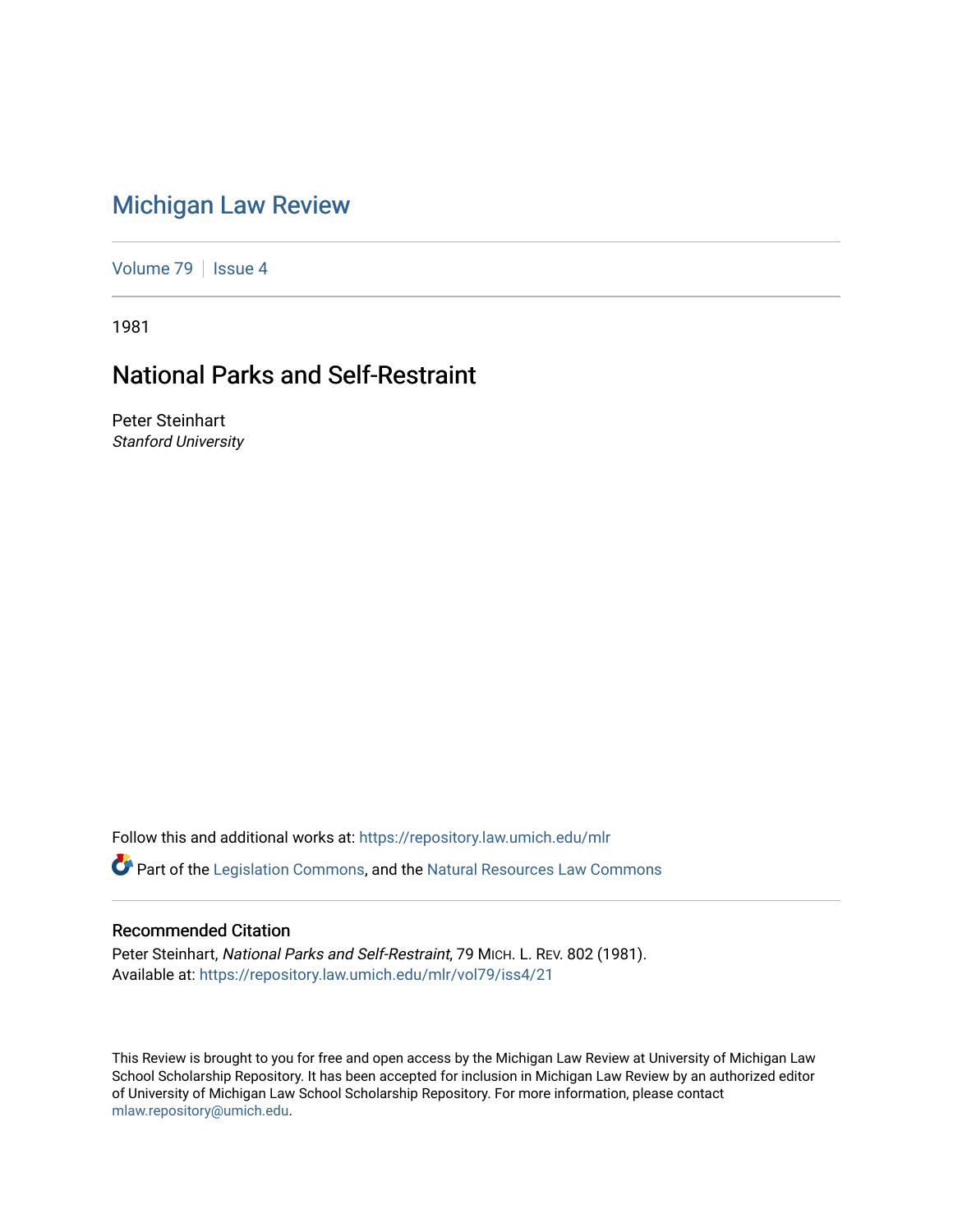### **NATIONAL PARKS AND SELF-RESTRAINT**

#### *Peter Steinhart\**

MOUNTAINS WITHOUT HANDRAILS: REFLECTIONS ON THE NA-TIONAL PARKS. By *Joseph L. Sax.* Ann Arbor: University of Michigan Press. 1980. Pp. 152. Cloth, \$10; paper, \$5.95.

Nobody quite knows what to do with the national parks. The 1916 National Park Service Act instructs the National Park Service to conserve scenery, wildlife, and historic objects, and "to provide for the enjoyment of the same in such manner and by such means as will leave them unimpaired for the enjoyment of future generations."<sup>1</sup> We have never determined how to "provide for the enjoyment" in such a way as to still "leave them unimpaired." We continually debate whether preservation or exploitation ought to be the cornerstone of our attitude toward nature, and we argue just as regularly whether preservation or recreation is the chief purpose of national parks. Anybody who has watched the National Park Service try for the past fourteen years to write a master plan for Yosemite or to decide how many rafts to allow on the Colorado River has seen that such contests grow long and bitter.

In *Mountains Without Handrails,* Joseph Sax explains the preservationist view and argues convincingly for restraint in providing visitor services in the parks. Sax argues that the parks are the last public places in which men and women can develop the values and character we admire as a people. Says Sax, "The parks are places where recreation reflects the aspirations of a free and independent people." They ought to remain "places that have not been tamed, contemporary symbols for men and women who are themselves ready to resist being tamed into passivity" (p. 111).

The first parks were established in the latter half of the nineteenth century as an antidote to the disheartening greed and contention of America's boisterous industrialism. While the authorizing legislation of the early parks appealed to economy by pointing out that the lands being set aside were otherwise unexploitable (lands

<sup>\*</sup> Lecturer, Department of English, Stanford University. B.A. 1965, Stanford University; M.A. 1967, University of California, Los Angeles. - Ed.

I. National Park Service Act, ch. 408, § I, 39 Stat. 535 (1916) (current version at 16 U.S.C. § I (1976)).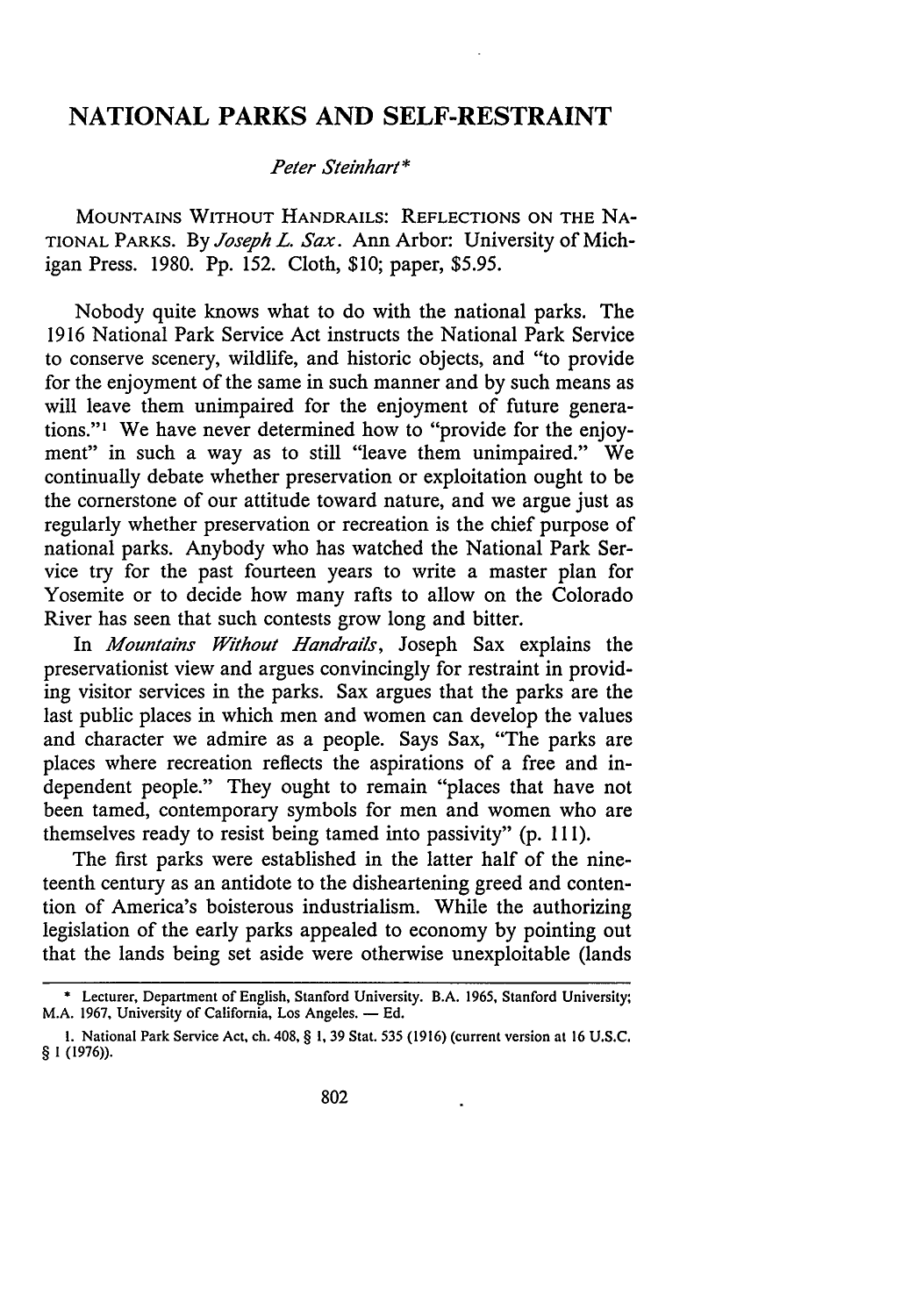below 8000 feet elevation were stripped from the original Yellowstone park proposal because they were deemed fit for grazing), proponents of those acts asserted the need for common purpose and self-restraint in an age of individual aggrandizement. Promoters of Yosemite wanted to make it a "public recreation grounds" to keep it from falling into the hands of a few who would turn it to their own selfish purposes. In 1872, the same year Yellowstone National Park was established, the British Lord Dunraven tried to claim the Yellowstone region as his own private hunting preserve, but was driven out by angry locals. Sponsors of Sequoia (then General Grant) National Park denounced entrepreneurs who dynamited giant redwoods merely to make grapestakes.

Park proponents feared collection of resources by a wealthy few would trap the American masses in the same drudgery, dependency, and despair that the less advantaged classes of Europe suffered. Emerson observed that "[t]he spirit of the American freeman is already suspected to be timid, imitative, tame" (p.26).<sup>2</sup> The real meaning of the parks was that America, devoted as it was to private enterprise and rapid expansion, would nevertheless hold some objects back, restrain the avidity of its citizens by committing a few precious objects to common care. National parks were a declaration that America could embrace both progress and abiding values, individuality and community, commodity and spirit. They were, above all, an act of national self-restraint, and the activities citizens pursued in them ought to reflect that sense of discipline.

Today, however, we view parks as playgrounds or as ecological reserves. We have lost sight of the earlier ideal of self-regulation because the parks have grown crowded. Park visitors increased from 11 million in 1945 to 283 million in 1978 (while park area only tripled). Fourteen million visit Valley Forge in a year. Nearly three million visit Yosemite, and on a summer weekend, 50,000 of them may wedge themselves into Yosemite Valley's seven square miles. The crowds change the feeling of the parks. There are traffic jams, smog, long lines in restaurants and supermarkets, litter, and noise. Twenty per cent of Yosemite's visitors come in recreational vehicles, bringing all the artifacts of the city with them. At night, in the campgrounds, you do not see the yellow glow of wood fires, but the dull gray flicker of the television screen. You do not hear the rustling of pines, but the angry growl of rock music from stereo speakers

<sup>2.</sup> R. EMERSON, *The American Scholar,* in SELECTED PROSE AND POETRY 55 (2d ed. R. Cook ed. 1969).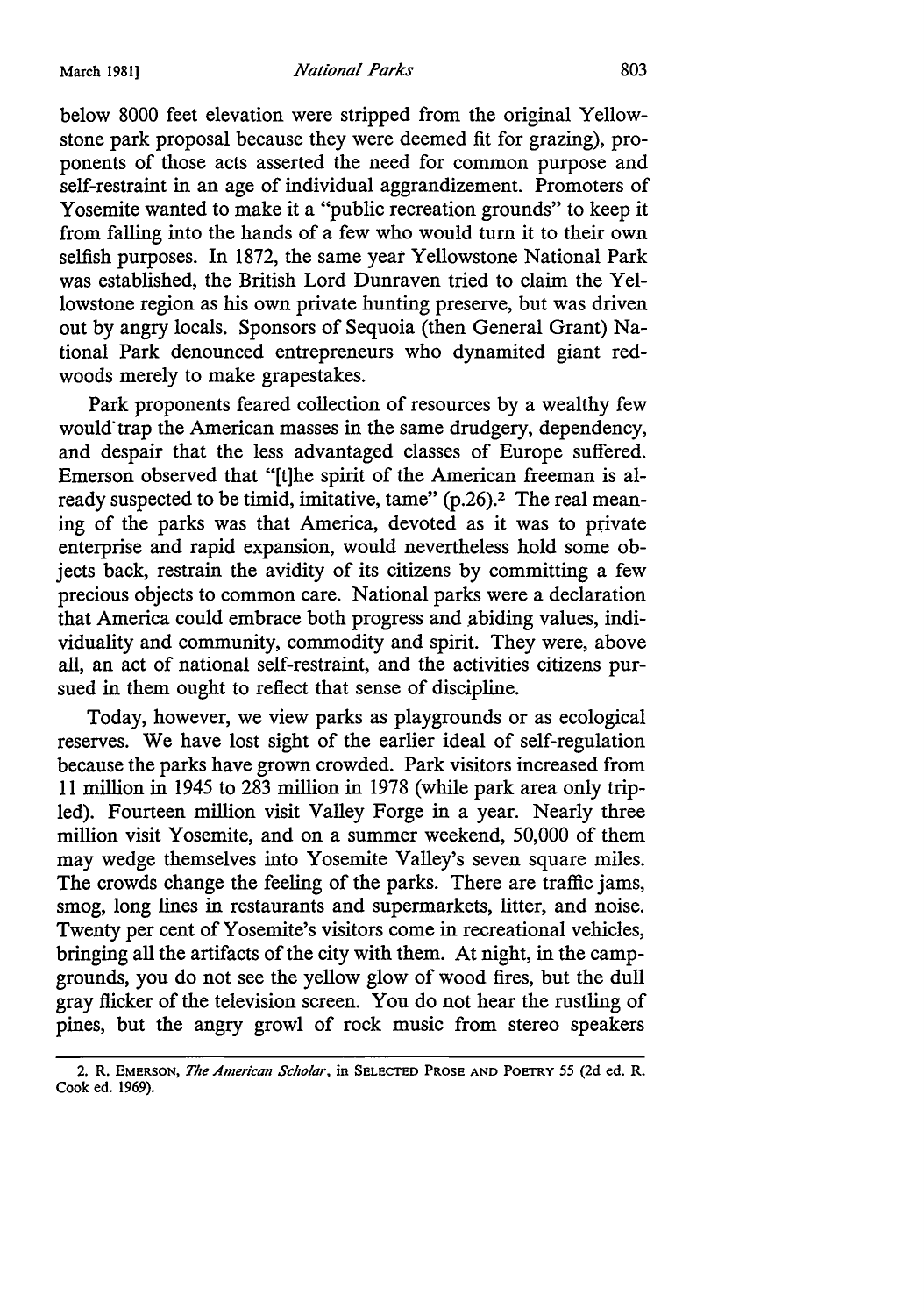mounted atop a visitor's car. Whether you like it or not, in most of our parks, you are part of someone else's agenda.

The crowds eliminate much of the contemplative and self-willed activities the parks were intended to foster. Sax recalls Frederick Law Olmsted, one of the founders of Yosemite and later a critic of commercial development at New York's Niagara Falls State Park. In 1879, Niagara Falls was drawing 10,000 visitors a day, and Olmsted argued that the visitor ought at least to get out of his carriage to see the falls. "His concern," writes Sax, "was with the installation of facilities or entertainments where 'care for the opinion of others' might dominate, or where prepared activities would occupy the visitor without engaging him. . . . His goal was to get the visitor outside the usual influences where his agenda was present, and to leave him on his own to react distinctively in his own way and at his own pace." Olmsted saw in the development of tourism at Niagara a "contemptuous disregard of the individuality of the visitor," and he feared it was part of a trend that might lead to "a nation of unquestioning, mute, and passive followers." (pp. 22, 24).

Today's preservationist criticizes the parks for the same kind of commercialization and convenience. As traffic, noise, and crowds drive out silence and solitude, visitors seek new entertainments. The Park Service receives an increasing array of proposals for use permits. Concessioners want to build tramways and convention centers and provide interpretive services as a form of entertainment. Motorized traffic on the Colorado increases. Western parks are now licensing llama packers, but so far they have resisted applications from people who want to ride elephants. Many of the proposed uses have nothing to do with the scenery. For a time, Yosemite found it impossible to enforce rules against parachuting off El Capitan. The parks host bicycle races, marathons, hang gliding, roller-skating contests, rock concerts, and Kiwanis Club conventions. The list of activities suggest that people feel so crowded that they must bring snowmobiles, television, transistor radios, parachutes, motorcycles, and hot air balloons to keep themselves from noticing other visitors.

Sax observes that "tourism in the parks today . . . is often little more than an extension of the city and its life-style" (p. 12). He mentions noise and congestion and commercial services as signs of the urbanization, but citification goes much deeper. The city implies ownership, management by third parties, competition for activities, and judgment of actions by others. Visitors in an urban atmosphere are less apt to see themselves as independent, self-willed citizens. They are apt to expect the park management to do their thinking for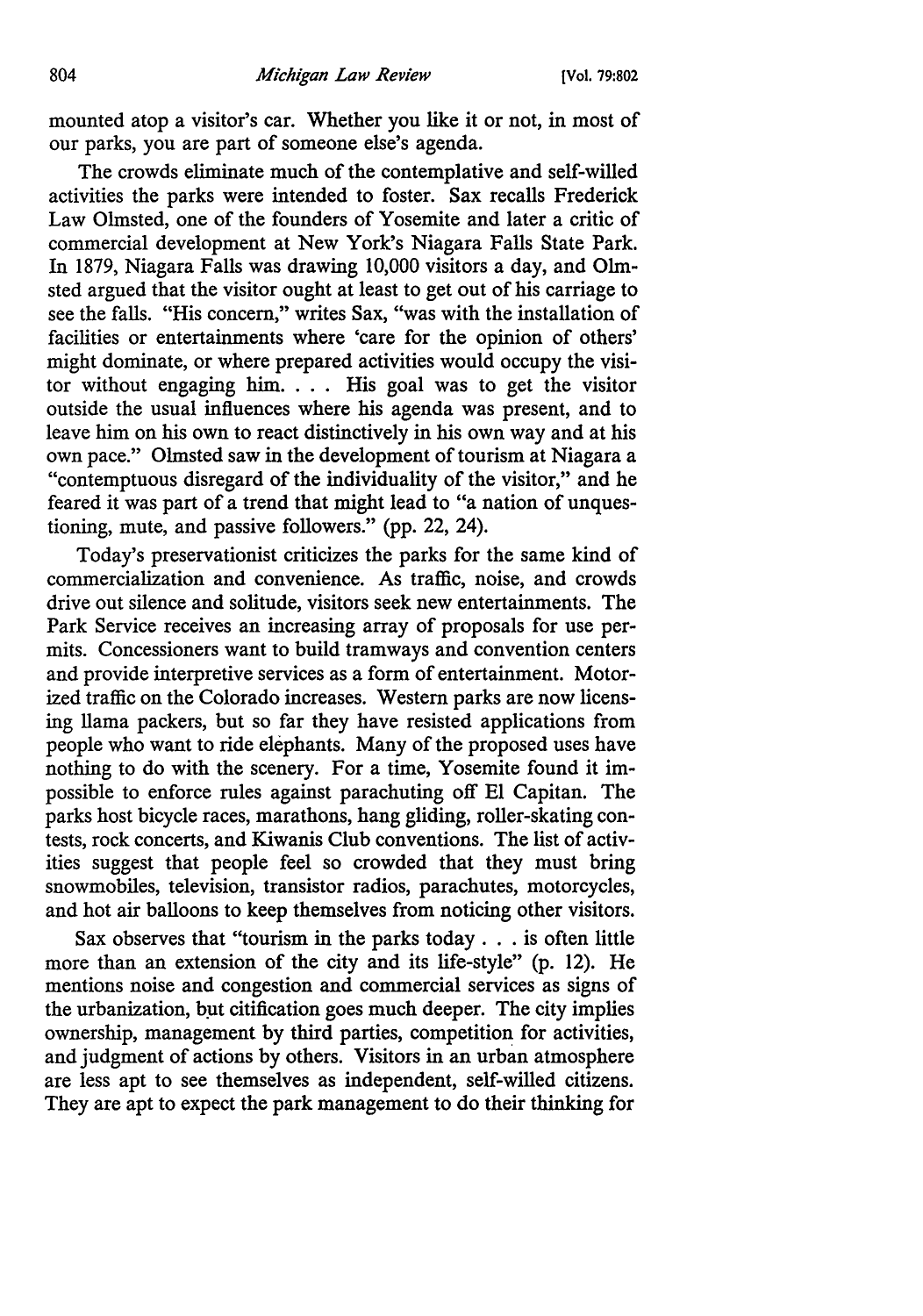them, and the Park Service is therefore increasingly subject to tort claims brought by visitors who expected nature to be tame but were disappointed. A lady is suing for \$50,000 after she slipped on a paved path in Yellowstone; she claims it was too steep and ought to have had a handrail. Another party is suing for \$3 million because their son was bitten by a tick while hiking in Glacier National Park. (He contracted Rocky Mountain spotted fever and died.) A few years ago, a judge in Los Angeles applied urban standards to a Yellowstone incident and awarded \$100,000 to the survivors of a young man who avoided rangers, camped illegally and, as a result, was killed by a bear. Increasingly, the Park Service must post warning signs, trim back overhanging tree branches, and destroy panhandling bears. Signs next to Yosemite's high waterfalls warn that swimming over them may be hazardous to one's health. The signs add to the sense of management, and apparently inspire some visitors to take more foolish risks. Every year, a few recalcitrants wade past those signs and are swept to their deaths.

The sense of independence of spirit and mind we sought to preserve in the national parks vanishes under such signs. The first parks came to be in the era of Teddy Roosevelt, when Americans believed a sickly city boy could take his life firmly in hand and, traipsing off into the woods, develop knowledge, skills, and a sense of competence. Today, when a young man sues the National Park Service claiming that Yosemite rangers ought to have sought him out to inform him that diving off a bridge into eight inches of water was dangerous, he is refusing to accept responsibility for knowing even the obvious. He is asking to be taken care of.

To the preservationists, it is human character that is at stake in the parks. "The preservationist constituency is disturbed," writes Sax, "not only . . . by the physical deterioration of the parks, but by a sense that the style of modern tourism is depriving the parks of their central symbolism, their message about the relationship between man and nature, and man and industrial society" (p. 11). When preservationists and tourists fight over whether to remove automobiles and hotel accommodations from Yosemite Valley, Sax sees that the debate is not a question of rival claims over incompatible uses, but a question of how a public resource ought to be used to promote character. "The attitudes associated with an activity may be more important than either the activity itself or its setting," writes Sax (p. 33). He maintains that:

[T]he preservationist is at least as much interested in changing the attitudes of other park users as in changing their activities. And he is as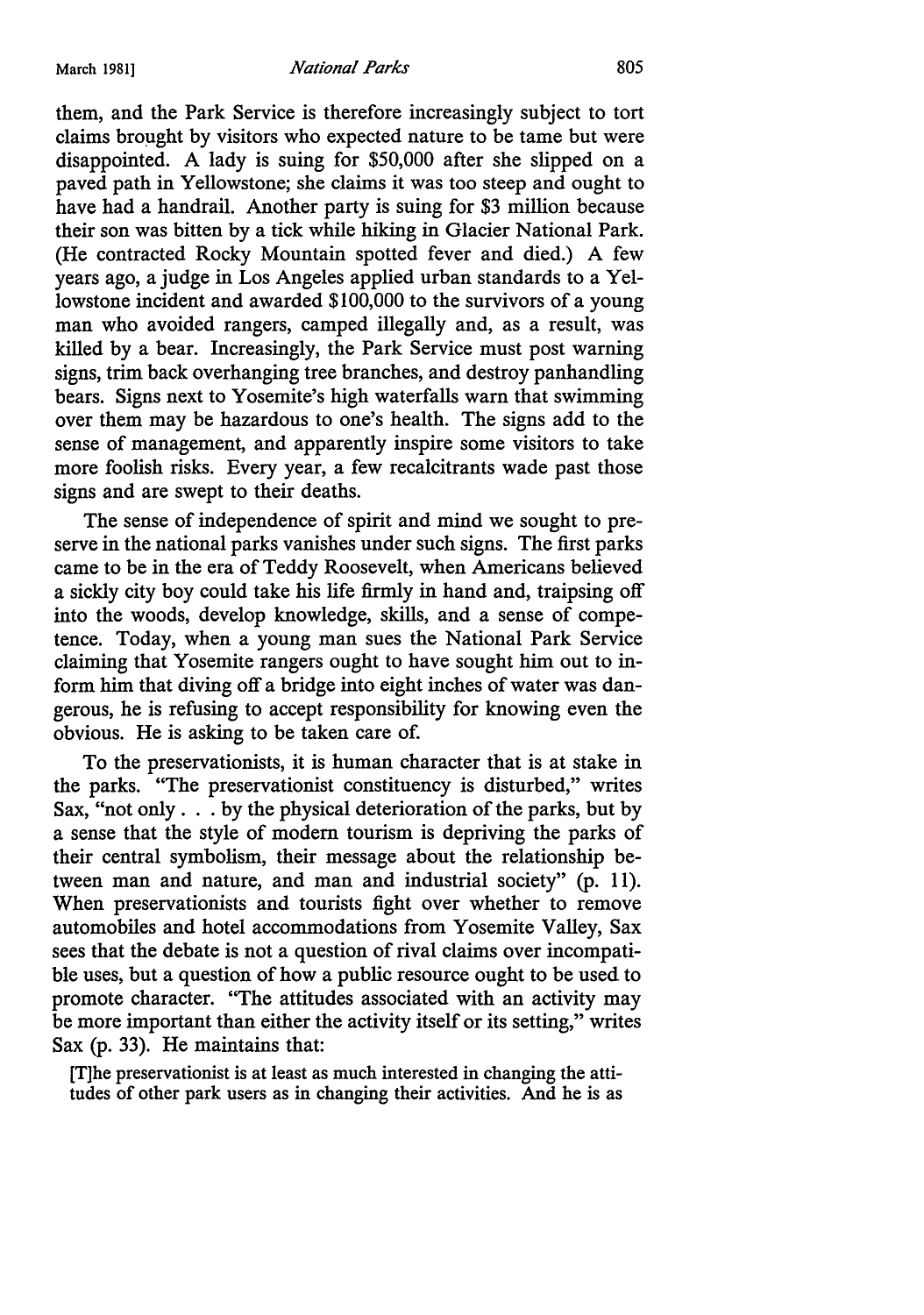much concerned about what others do in places remote from him as when they are vying for the same space he wants to occupy.  $\ldots$ 

The preservationist is not an elitist who wants to exclude others, ... he is a moralist who wants to convert them. [Pp. 13-14.]

The preservationist wants to wean the tourist from his dependence upon third-party intervention, planned entertainments, and third-party judgments of the value of his recreational activity. "The recreational vehicle user," explains Sax, "comes incased in a rolling version of his home, complete with television to amuse himself when the scenery ceases to engage him. The snowmobiler brings speed and power, Detroit transplanted, imposing the city's pace in the remotest backcountry" (p. 12). Organized river rafting tours "suggest associations with the personal qualities of courage, independence, and self-reliance" but in actuality guarantee that the tourist need only sit back and let the scenery pass by while the guides do all the work (p. 98). Such chaperoned activities merely encourage passivity and deny the participant the opportunity to act on his own. The park visitor becomes consumer instead of actor, tourist instead of citizen.

The preservationist wants to transform the tourist into a selfwilled, independent, considerate human being. He hopes to do so by encouraging participation in the more traditional forms of dispersed recreation, such as backpacking, fly fishing, hunting, and mountain climbing. Each of these activities emphasizes individual engagement with the setting, so that the individual learns to master the environment without either drawing upon someone else's power or destroying the setting. The essence of these activities, ideally practiced, is self-restraint. Fly fishermen, mountain climbers, and hunters alike "disembarrass themselves of equipment whose purpose is simply to increase the ability to prevail" (p. 33). Fly fishermen eschew the random chance of bait and learn to read water, insect hatches, and fish behavior, and to develop technique. Mountain climbers eschew ropes, pitons, and helicopters. Hunters, ideally, observe seasons and limits and hunt far from roads. Satisfaction in the activities comes from one's own knowledge and skill. Gradually, the backpacker learns that "[e]verything put in the head lessens what has to be carried on the shoulders" and that the wet wood, cold campsites, and mosquitoes that once frustrated him are easily overcome. One loses the fear that things will break down (pp. 30-31).

"It's not only what we do, but what we refrain from doing" that counts, Sax points out (pp. 29-30). The preservationist limits not only his reliance upon others, but also his effects on the landscape.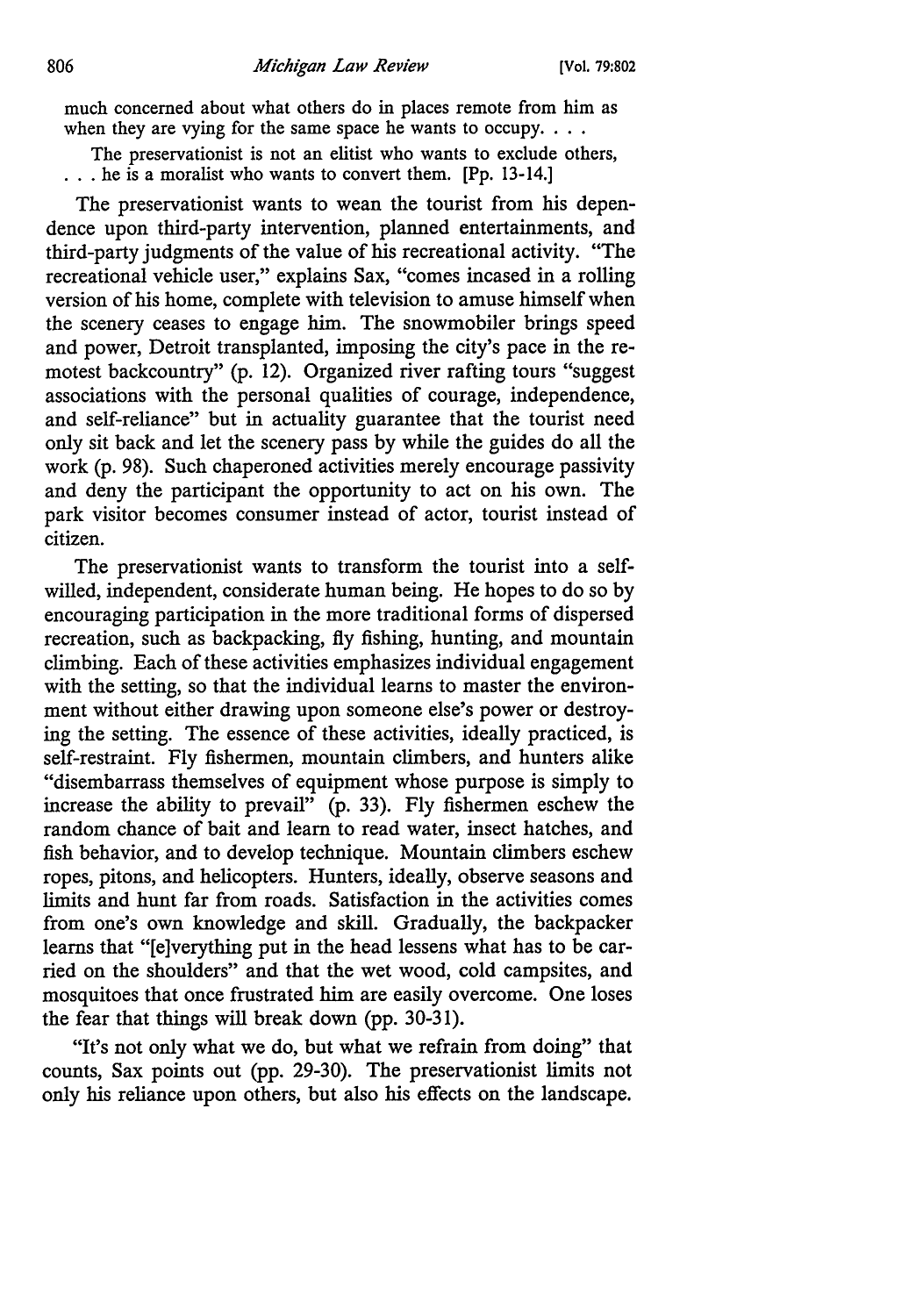The ideal climber does not leave pitons in the rock. The ideal hunter does not leave gutshot animals in the woods. And self-restraint is applied also to one's audience. The preservationist is able to evaluate his experience himself. Declares Sax:

We are at our best when we have not been tamed into the passivity of stock responses, of dependency, of insulation from intensity of experience.  $\ldots$ . [T]o be able to draw satisfaction from a walk in the woods, without calling on others for entertainment; to be content with a fishless day, demanding no string of fish to be counted and displayed: These are the characteristics of an individual who has "refined" wildness without taming it into the personality of the mass man. [P. 45, footnote omitted.]

The preservationist is an elitist, Sax concedes, in the sense that he "seeks to persuade the majority to be distrustful of their own instincts and inclinations, which he believes are reinforced by alienating work and the dictates of mass culture" (p. 51). Sax compares the preservationist to one who argues for museums, educational television, or universities. "The idea is not that reflective recreation should consume all our leisure time, but rather that we should develop a taste for it, and that stimulating the appetite should be a primary function of national parks"  $(p. 61)$ . The preservationists are merely asking those to whom wilderness does not exert a siren call "to entertain the suggestion that the parks are more valuable as artifacts of culture than as commodity resources" (p. 108). Concludes Sax, "[t]he preservationists are really moralists at heart, and people are very much at the center of their concerns. They encourage people to immerse themselves in natural settings and to behave there in certain ways, because they believe such behavior is redeeming" (p. 103).

Americans have responded cheerfully to this kind of appeal from religious sects and political parties and in movie theaters and sports arenas. Character building is America's main preoccupation, and it has been a main theme of our relationship with nature from the lives of Abraham Lincoln and Teddy Roosevelt down to media fictions like Grizzly Adams and The Electric Horseman. Thousands have gone to summer camps or joined the Boy Scouts with just such lessons in mind. Outward Bound and university extension courses take thousands into the wilderness every year to promote self-reliance and self-restraint.

The questions raised by *Mountains Without Handrails* are important ones. Ought government to resist commodity demands and hold out for the character of independent men? Government certainly attempts to impose character on its people when it preserves a